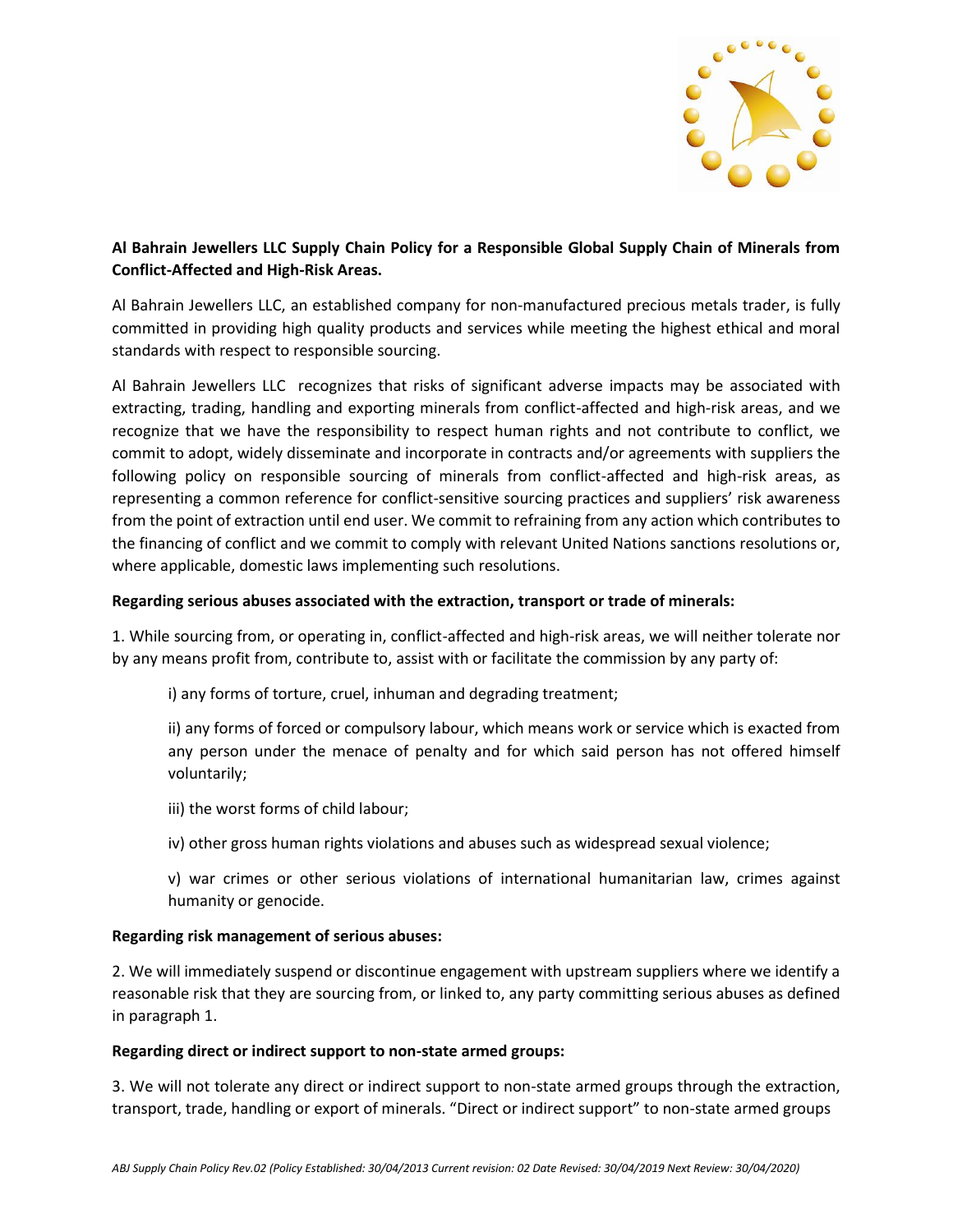

through the extraction, transport, trade, handling or export of minerals includes, but is not limited to, procuring minerals from, making payments to or otherwise providing logistical assistance or equipment to, non-state armed groups or their affiliates who:

- i) illegally control mine sites or otherwise control transportation routes, points where minerals are traded and upstream actors in the supply chain; and/or
- ii) illegally tax or extort money or minerals at points of access to mine sites, along transportation routes or at points where minerals are traded; and/or
- iii) illegally tax or extort intermediaries, export companies or international traders.

# **Regarding risk management of direct or indirect support to non-state armed groups:**

4. We will immediately suspend or discontinue engagement with upstream suppliers where we identify a reasonable risk that they are sourcing from, or linked to, any party providing direct or indirect support to non-state armed groups as defined in paragraph 3.

# **Regarding public or private security forces:**

5. We agree to eliminate, in accordance with paragraph 10, direct or indirect support to public or private security forces who illegally control mine sites, transportation routes and upstream actors in the supply chain; illegally tax or extort money or minerals at point of access to mine sites, along transportation routes or at points where minerals are traded; or illegally tax or extort intermediaries, export companies or international traders.

6. We recognise that the role of public or private security forces at the mine sites and/or surrounding areas and/or along transportation routes should be solely to maintain the rule of law, including safeguarding human rights, providing security to mine workers, equipment and facilities, and protecting the mine site or transportation routes from interference with legitimate extraction and trade.

7. Where we or any company in our supply chain contract public or private security forces, we commit to or we will require that such security forces will be engaged in accordance with the Voluntary Principles on Security and Human Rights. In particular, we will support or take steps, to adopt screening policies to ensure that individuals or units of security forces that are known to have been responsible for gross human rights abuses will not be hired.

8. We will support efforts, or take steps, to engage with central or local authorities, international organisations and civil society organisations to contribute to workable solutions on how transparency, proportionality and accountability in payments made to public security forces for the provision of security could be improved.

9. We will support efforts, or take steps, to engage with local authorities, international organisations and civil society organisations to avoid or minimise the exposure of vulnerable groups, in particular, artisanal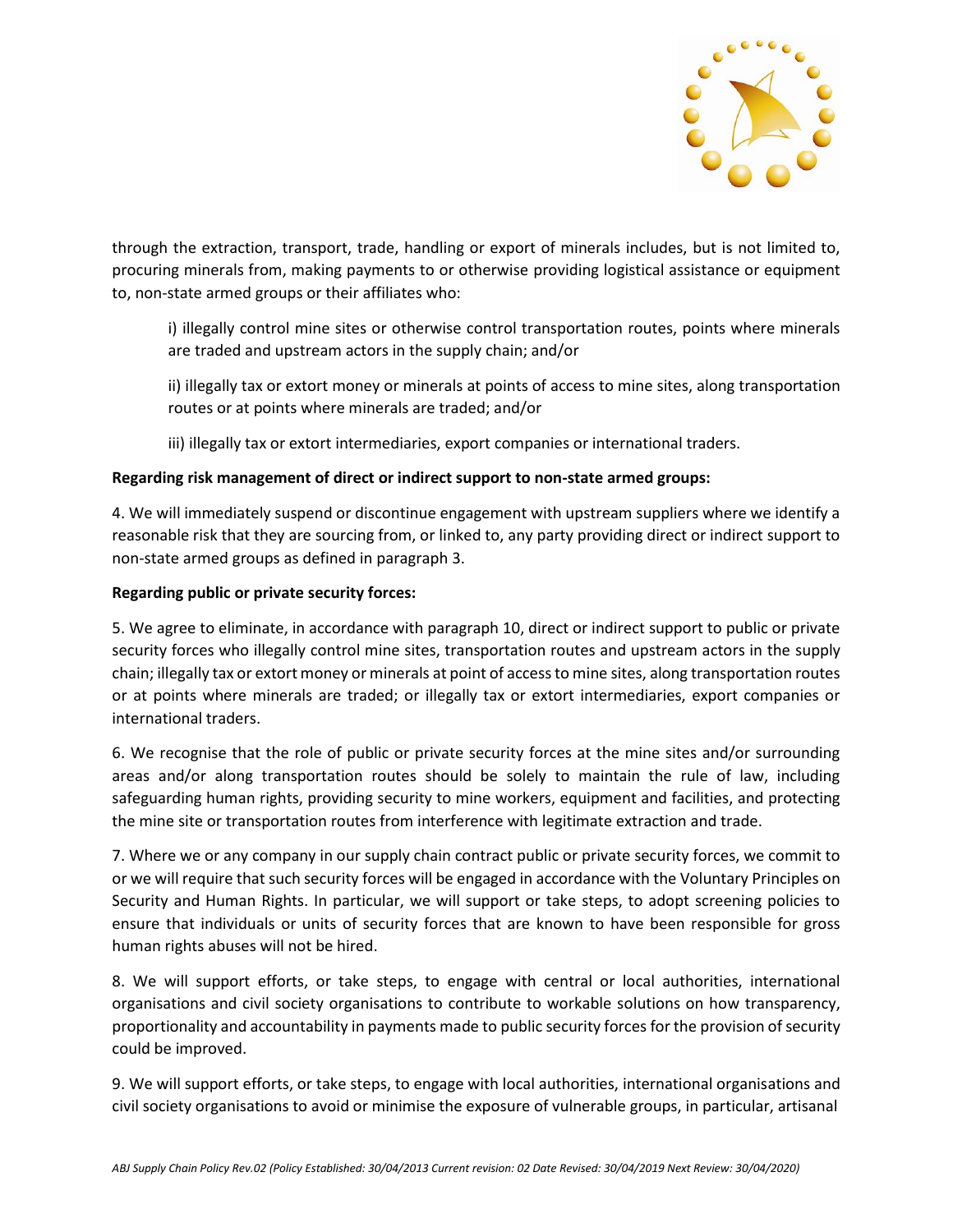

miners where minerals in the supply chain are extracted through artisanal or small-scale mining, to adverse impacts associated with the presence of security forces, public or private, on mine sites.

# **Regarding risk management of public or private security forces:**

10. In accordance with the specific position of the company in the supply chain, we will immediately devise, adopt and implement a risk management plan with upstream suppliers and other stakeholders to prevent or mitigate the risk of direct or indirect support to public or private security forces, as identified in paragraph 5, where we identify that such a reasonable risk exists. In such cases, we will suspend or discontinue engagement with upstream suppliers after failed attempts at mitigation within six months from the adoption of the risk management plan. Where we identify a reasonable risk of activities inconsistent with paragraphs 8 and 9, we will respond in the same vein.

# **Regarding bribery and fraudulent misrepresentation of the origin of minerals:**

11. We will not offer, promise, give or demand any bribes, and will resist the solicitation of bribes to conceal or disguise the origin of minerals, to misrepresent taxes, fees and royalties paid to governments for the purposes of mineral extraction, trade, handling, transport and export.

# **Regarding money laundering**:

12. We will support efforts, or take steps, to contribute to the effective elimination of money laundering where we identify a reasonable risk of money-laundering resulting from, or connected to, the extraction, trade, handling, transport or export of minerals derived from the illegal taxation or extortion of minerals at points of access to mine sites, along transportation routes or at points where minerals are traded by upstream suppliers.

# **Regarding the payment of taxes, fees and royalties due to governments:**

13. We will ensure that all taxes, fees, and royalties related to mineral extraction, trade and export from conflict-affected and high-risk areas are paid to governments and, in accordance with the company's position in the supply chain, we commit to disclose such payments in accordance with the principles set forth under the Extractive Industry Transparency Initiative (EITI).

# **Regarding risk management of bribery and fraudulent misrepresentation of the origin of minerals, money-laundering and payment of taxes, fees and royalties to governments:**

14. In accordance with the specific position of the company in the supply chain, we commit to engage with suppliers, central or local governmental authorities, international organisations, civil society and affected third parties, as appropriate, to improve and track performance with a view to preventing or mitigating risks of adverse impacts through measureable steps taken in reasonable timescales. We will suspend or discontinue engagement with upstream suppliers after failed attempts at mitigation.